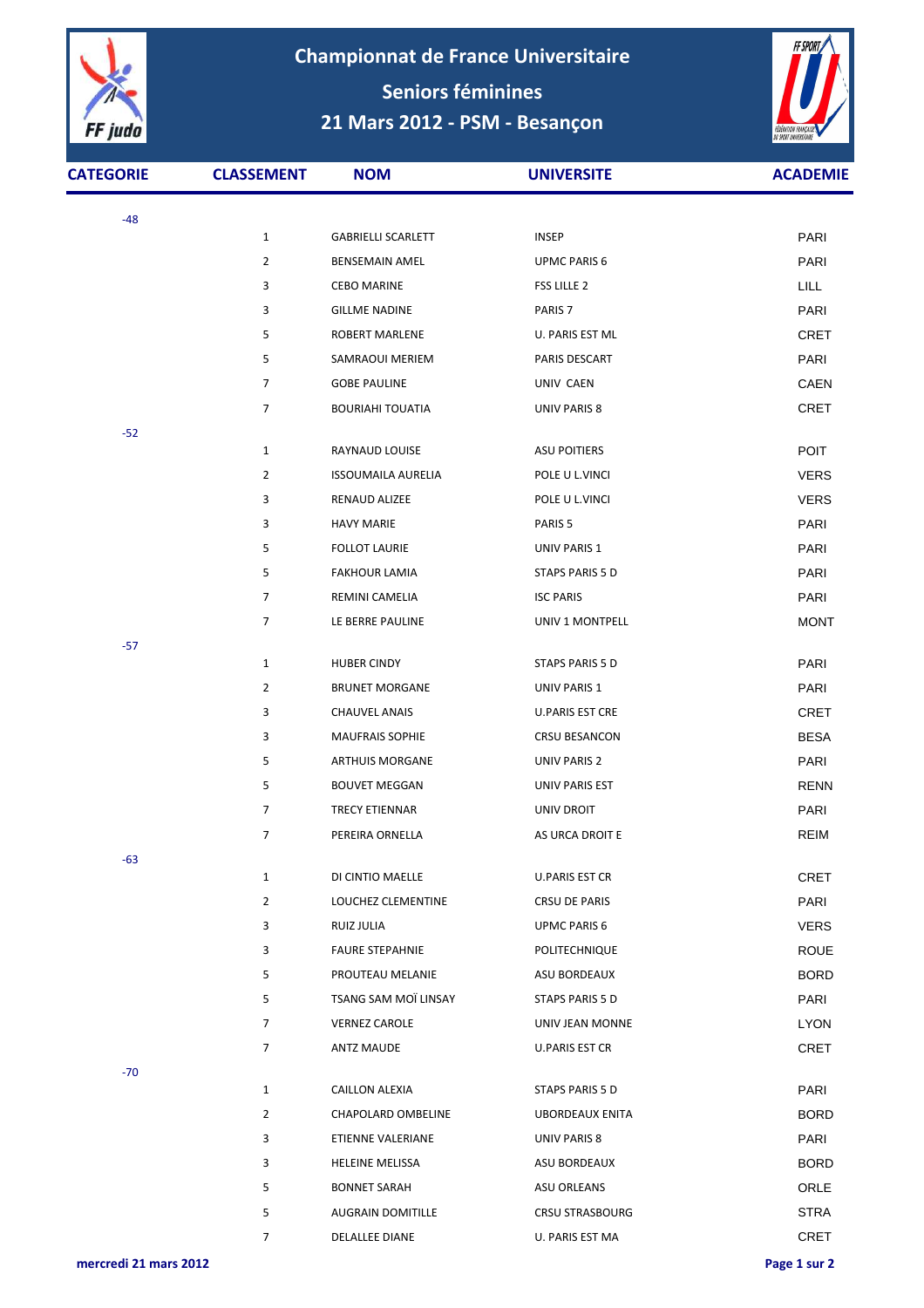| <b>CATEGORIE</b> | <b>CLASSEMENT</b> | <b>NOM</b>               | <b>UNIVERSITE</b>     | <b>ACADEMIE</b> |
|------------------|-------------------|--------------------------|-----------------------|-----------------|
|                  | $\overline{7}$    | PERRUISSET LAUREEN       | UNIV LYON 1-SCI       | <b>LYON</b>     |
| $-78$            |                   |                          |                       |                 |
|                  | $\mathbf{1}$      | <b>ULRICH MARJORIE</b>   | <b>UPEC</b>           | <b>CRET</b>     |
|                  | $\overline{2}$    | <b>GARRY CHRISTELLE</b>  | CR SPORT U NANT       | <b>NANT</b>     |
|                  | 3                 | DEL PUPPO MARIE          | ASU BORDEAUX          | <b>BORD</b>     |
|                  | 3                 | <b>GAWEK CLAIRE</b>      | S.T.A.P.S ORSAY       | <b>VERS</b>     |
|                  | 5                 | <b>MOULIN MARIE</b>      | U.MEDECINE-PHAR       | AIX-            |
|                  | 5                 | <b>THOMAS HELENE</b>     | <b>STAPS RENNES 2</b> | <b>RENN</b>     |
|                  | $\overline{7}$    | <b>HENRY ELISE</b>       | S.T.A.P.S. EVRY       | <b>VERS</b>     |
|                  | $\overline{7}$    | LE GALL TIPHAINE         | U. RENNES 2           | <b>RENN</b>     |
| $+78$            |                   |                          |                       |                 |
|                  | $\mathbf{1}$      | ANDEOL EMILIE            | PARIS DAUPHINE        | PARI            |
|                  | $\overline{2}$    | <b>BUCK HELENE</b>       | <b>IUFM PARIS 7</b>   | <b>LYON</b>     |
|                  | 3                 | <b>BENNE ADELINE</b>     | UT2 MIRAIL TOU        | <b>TOUL</b>     |
|                  | 3                 | <b>COLOMBO MARION</b>    | <b>UPEC</b>           | <b>CRET</b>     |
|                  | 5                 | MARIE CLEMENCE DJOUM     | UNIV.POITIERS S       | <b>POIT</b>     |
|                  | 5                 | <b>LESCOURANT EMILIE</b> | U. PARIS EST ML       | <b>CRET</b>     |
|                  | $\overline{7}$    | <b>COULAIS SOPHIE</b>    | UNIVERSITE NANT       | <b>NANT</b>     |
|                  | 7                 | <b>TISSIER FLORINE</b>   | <b>UBO BREST</b>      | <b>RENN</b>     |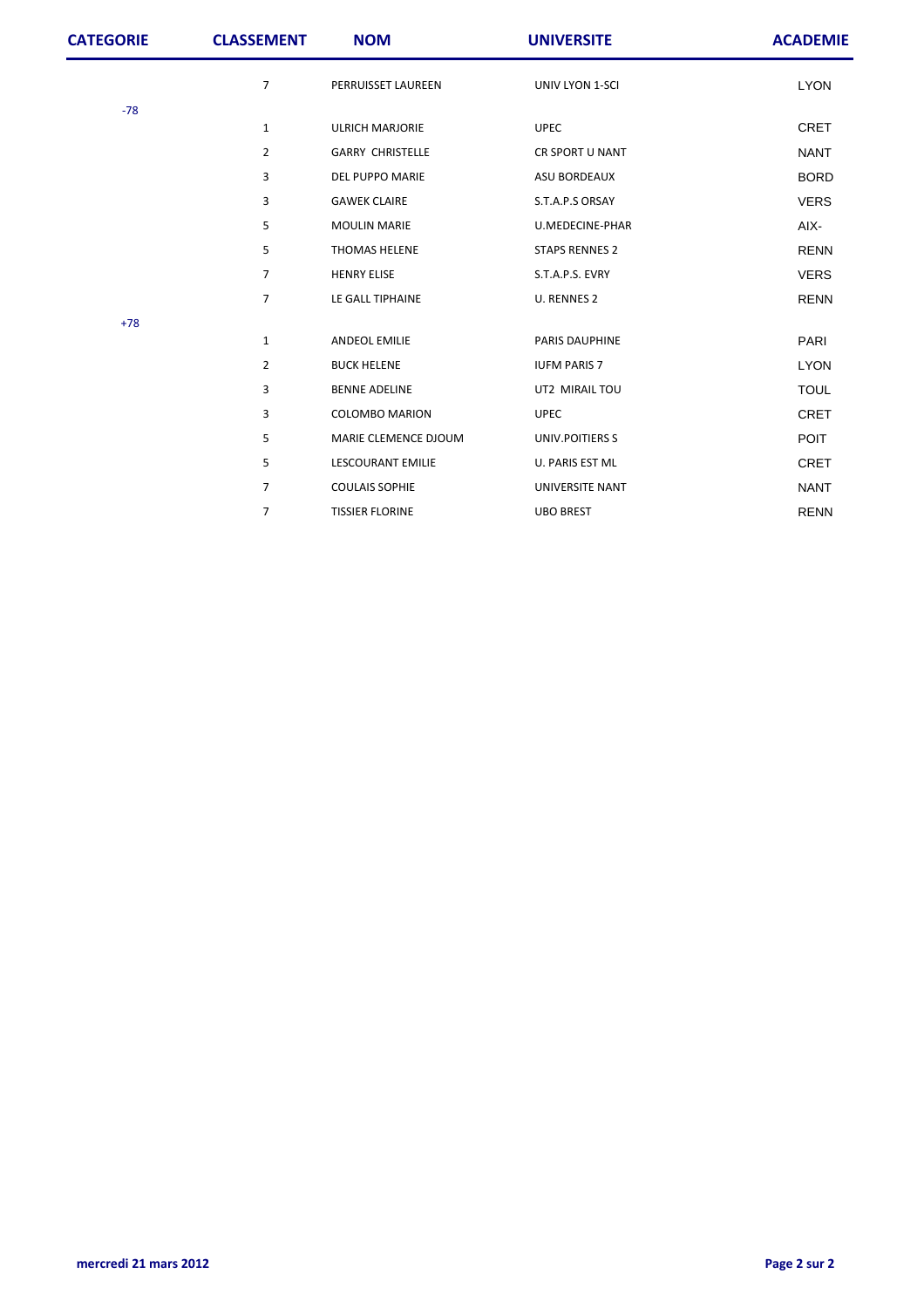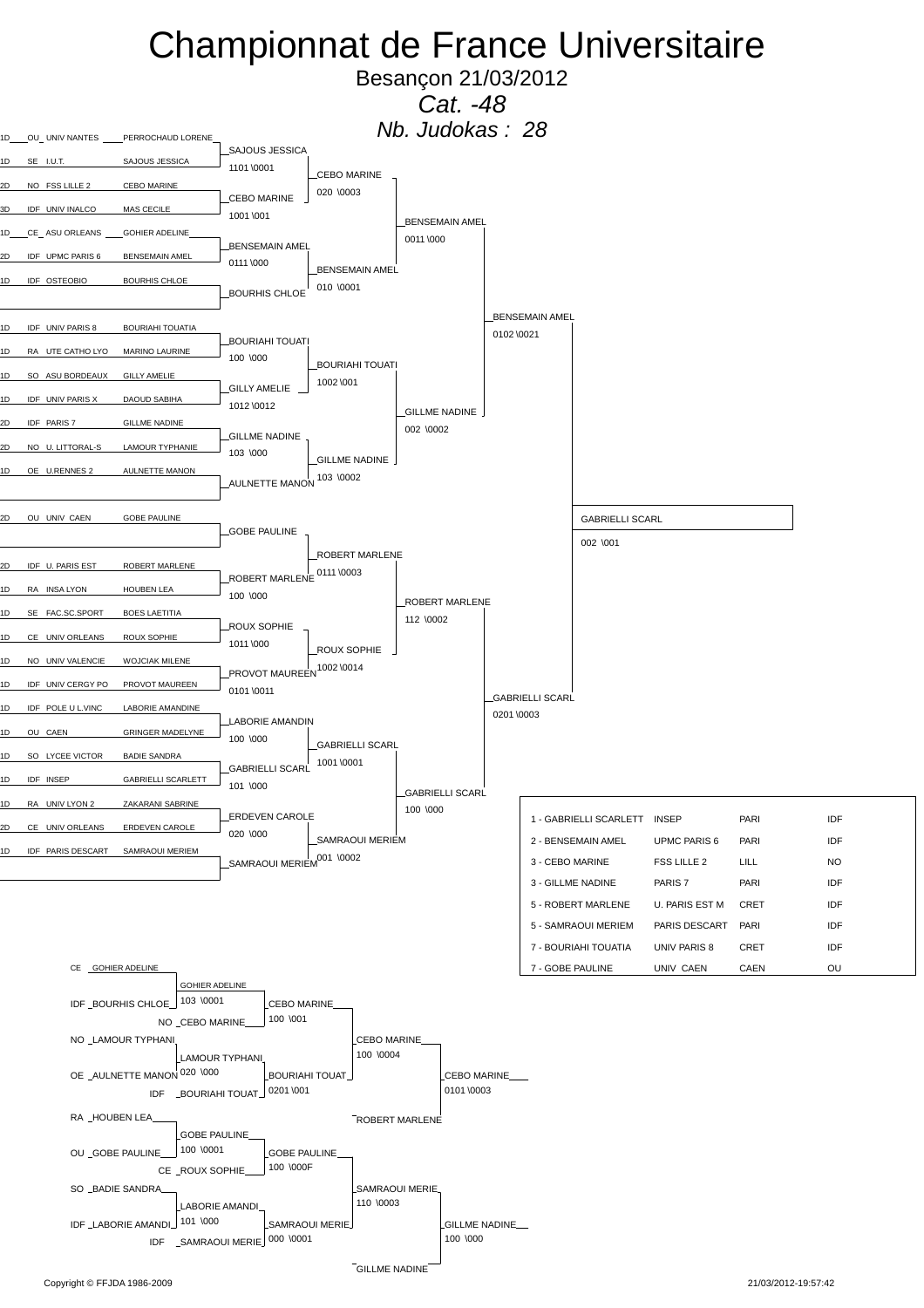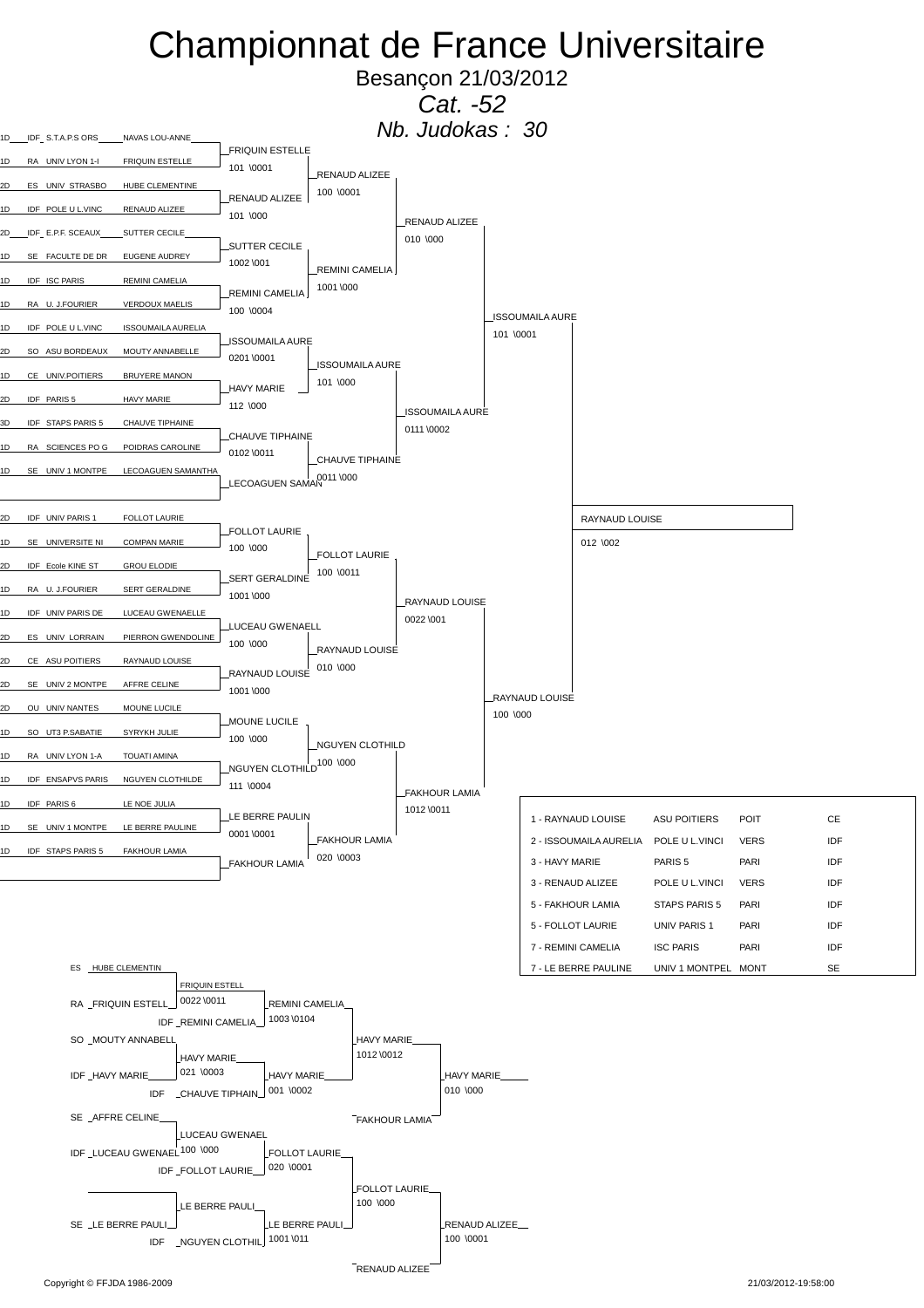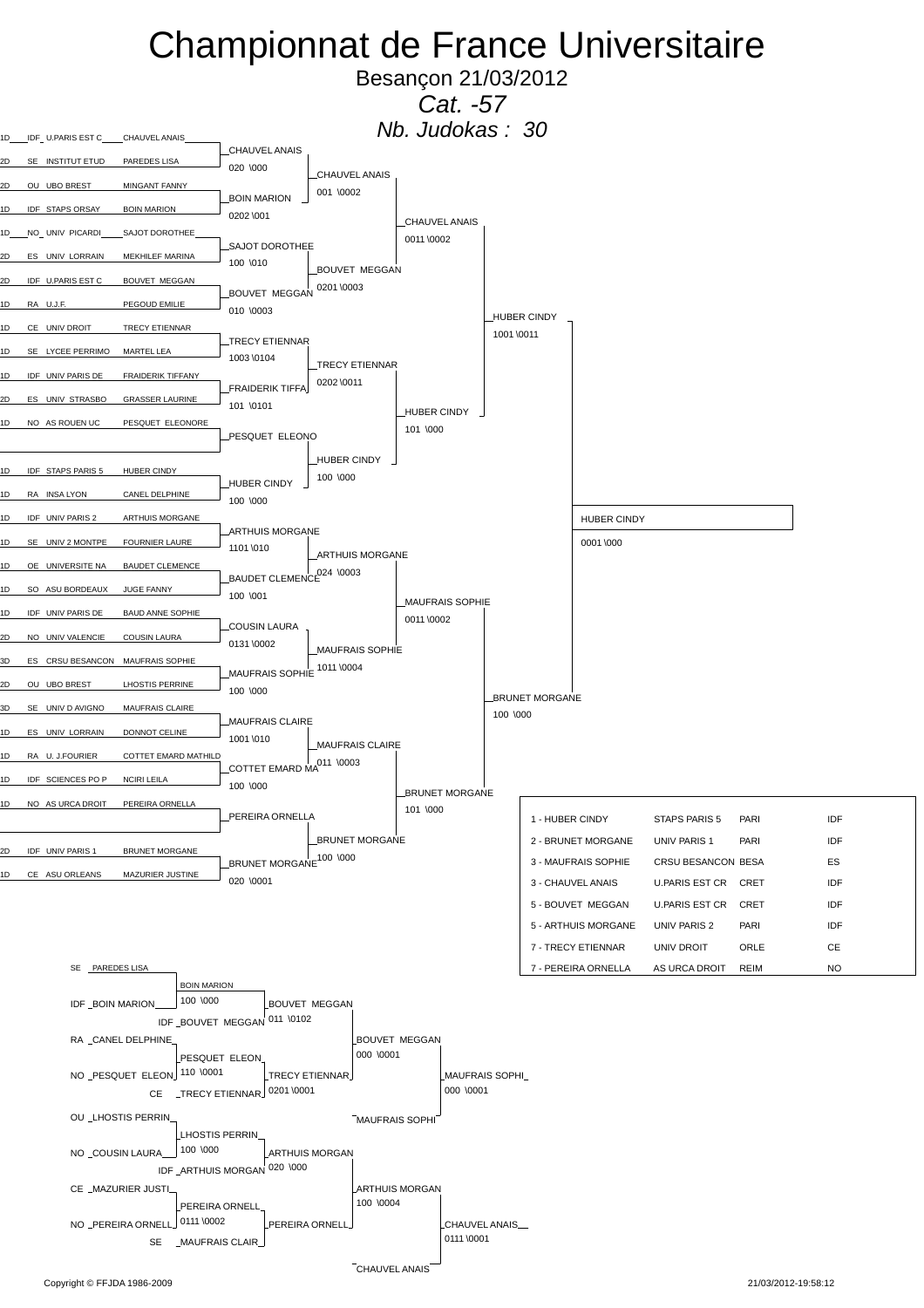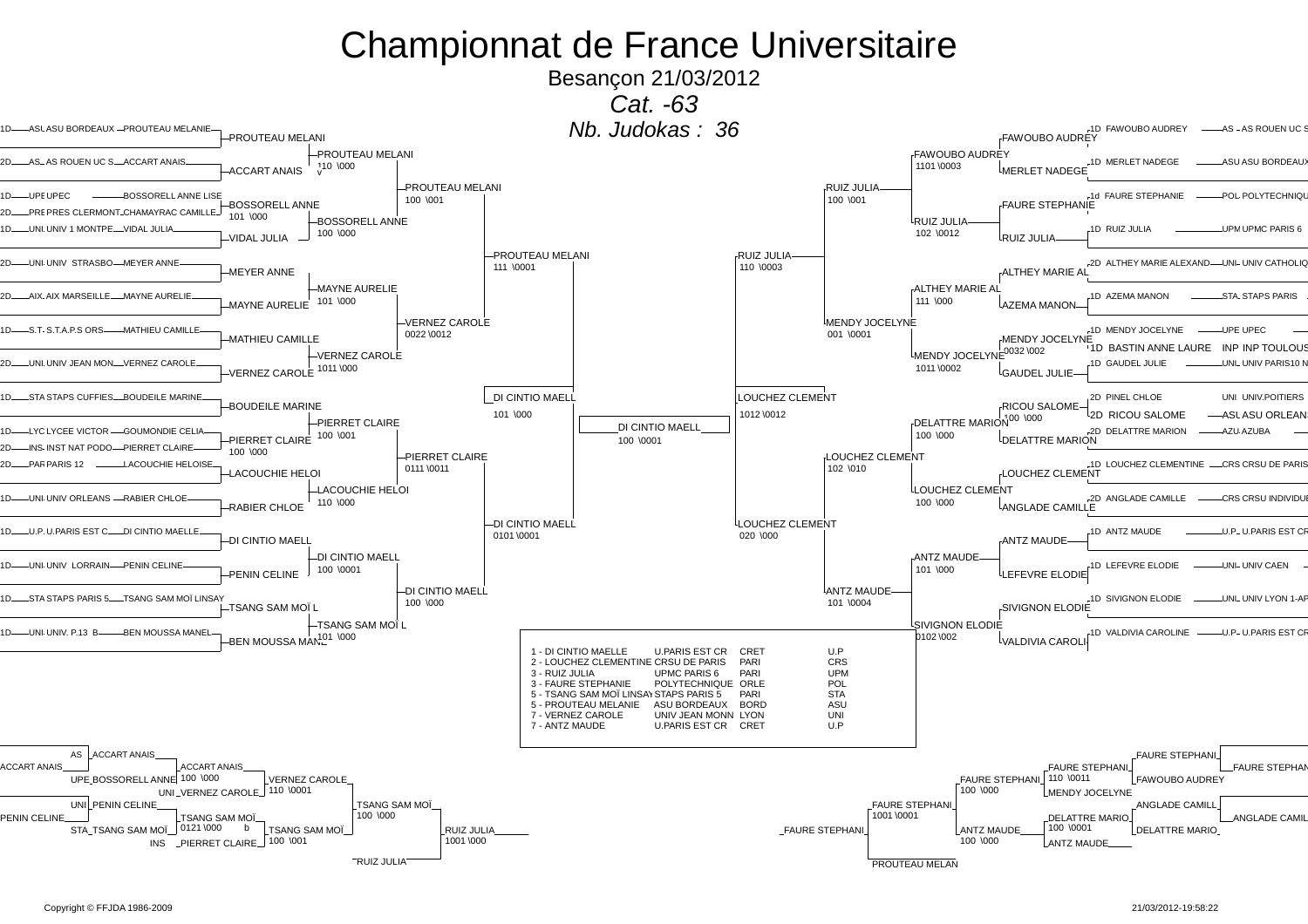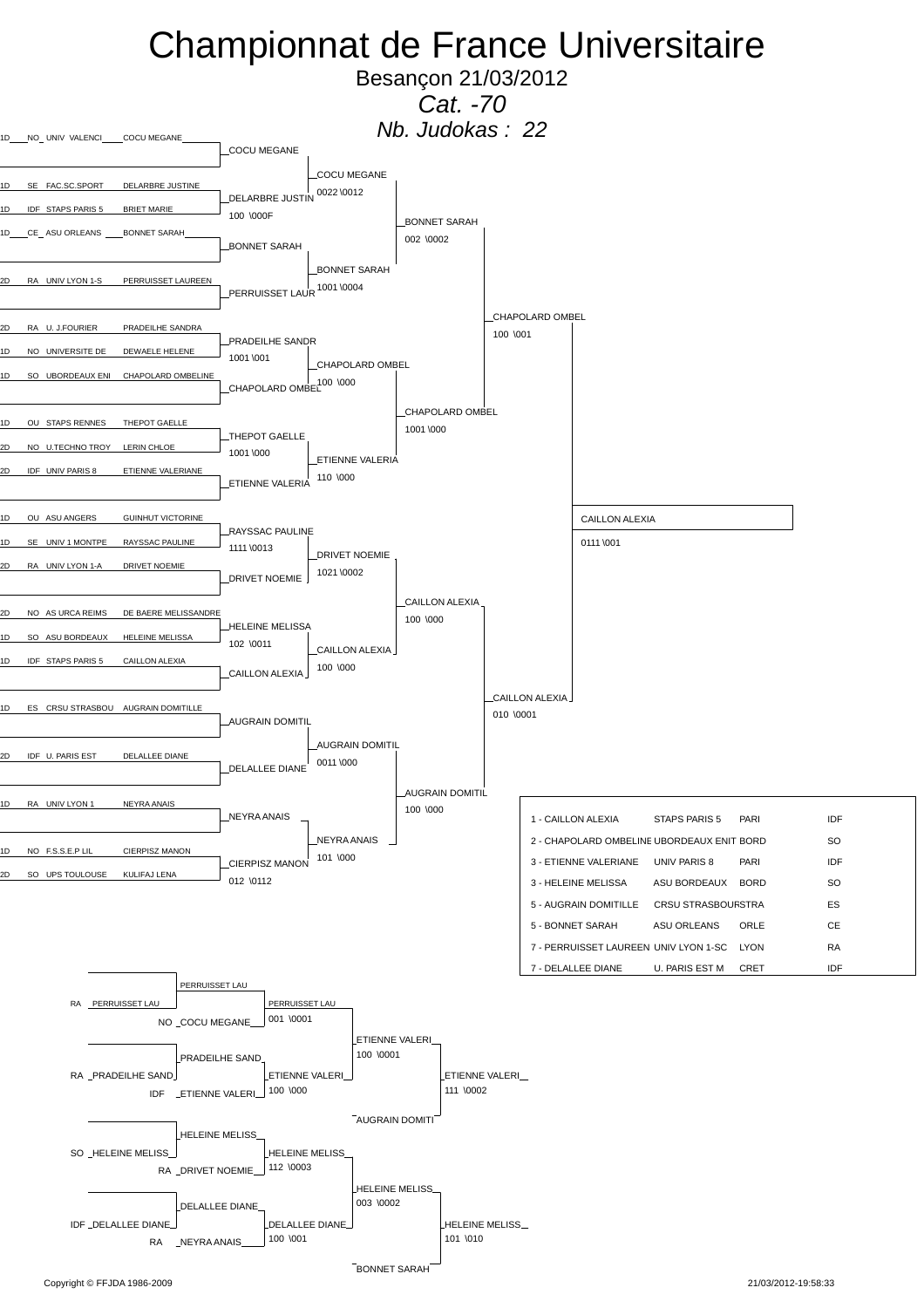